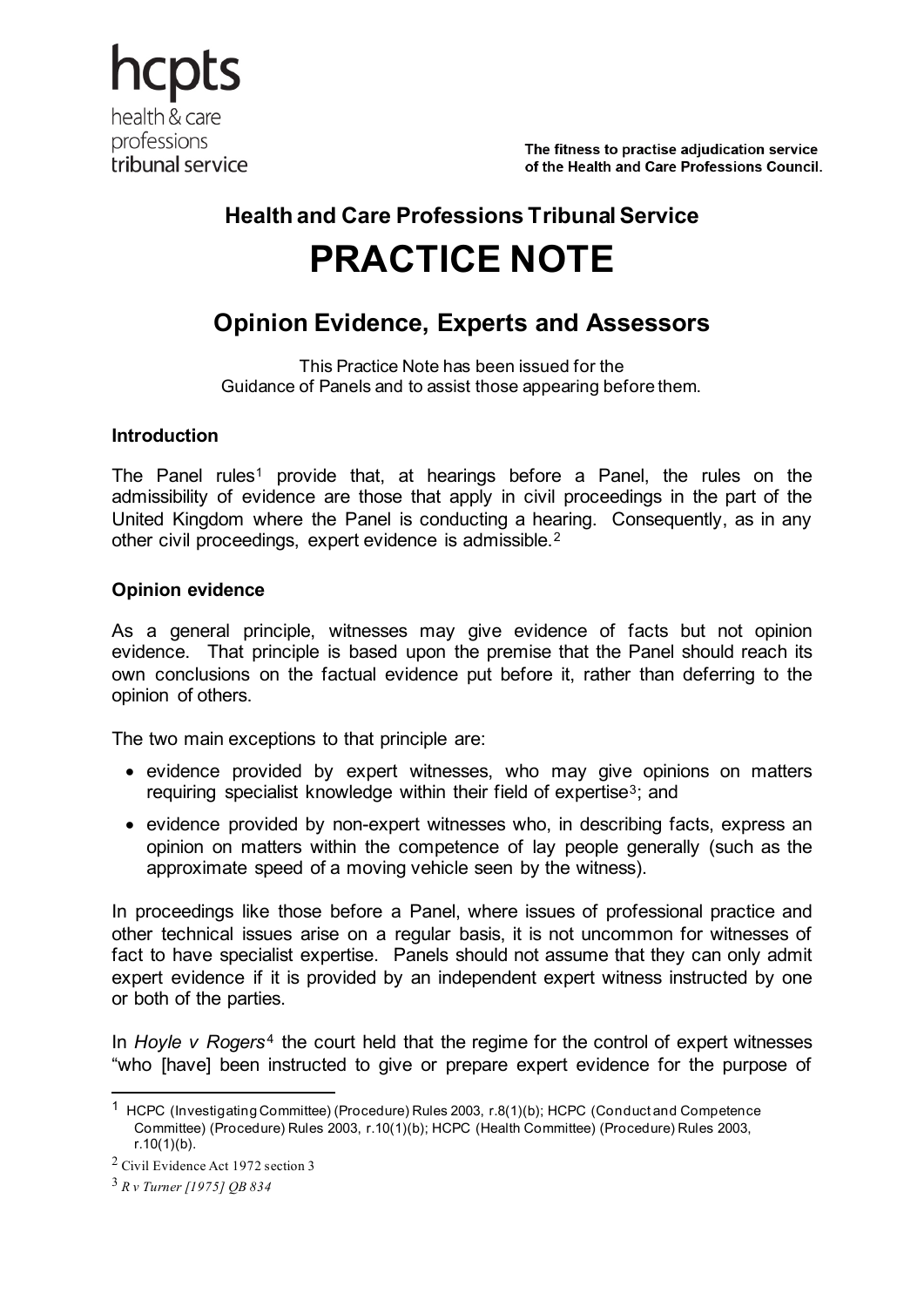proceedings "only regulates the use of a particular category of expert evidence and does not amount to "a comprehensive and exclusive code" regulating the admission of all expert evidence.

In *DN v London Borough of Greenwich[5](#page-1-0)* it was held to be wrong to decline to allow the defendants to a professional negligence claim to rely on opinion evidence in the witness statement of an educational psychologist who was said to have been negligent.

That decision was applied in *Multiplex Constructions (UK) Ltd v Cleveland Bridge Ltd*.[6](#page-1-1), where the court allowed an engineer giving factual evidence to also provide statements of opinion reasonably related to facts within his knowledge and relevant comments based on his own experience.

Panels should be aware that a witness of fact who is able to provide opinion evidence based upon their specialist knowledge or expertise does not owe the same paramount duty to the Panel as an expert witness. However, that does not mean that such evidence must be excluded. As the court recognised in *Hoyle*, in dealing with mixed fact and opinion evidence provided by witnesses who are not independent expert witnesses in the strict sense, an important distinction has to be drawn between the admissibility of that evidence and the weight to be given to it. Nevertheless, Panels should take care to ensure that where a witness does give an opinion, that witness does have specialist knowledge in that field of expertise.

# **Independent expert witnesses**

Whether independent expert evidence of any kind is required is a matter within the discretion of the Panel. Consequently, the consent of the Panel will be required to call an expert witness or submit an expert's report in evidence.

Wherever possible, Panels should direct that matters requiring expert evidence are to be dealt with in a single or joint expert report. Where a Panel has directed that evidence is to be given by one expert but a number of disciplines are involved, an expert in the dominant discipline should be identified as the single expert. That expert should prepare the general part of the report and be responsible for annexing or incorporating the contents of any reports from experts in other disciplines.

# **The independent expert's role**

The paramount duty of an independent expert is to assist the Panel on matters within the expert's own expertise. This duty overrides any obligation to the party that instructs or pays the expert. Expert evidence should be the independent product of the expert. Experts should consider all material facts, including those which might

<sup>4</sup> [2014] EWCA Civ 257

<span id="page-1-0"></span><sup>5</sup> [2004] EWCA Civ 1659

<span id="page-1-1"></span><sup>6 [2008]</sup> EWHC 2220 (TCC)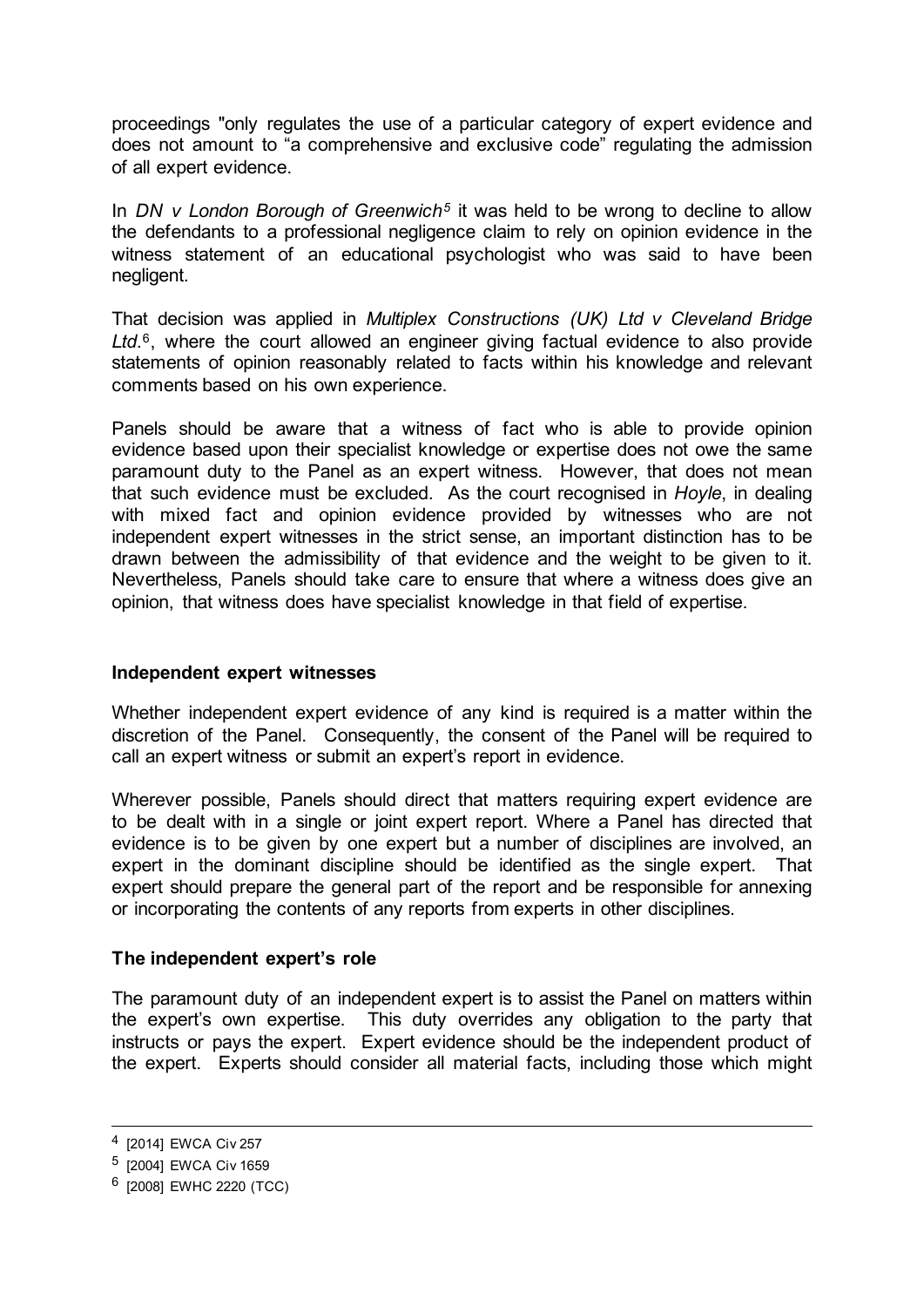detract from their opinion and should provide objective, unbiased opinion on matters within their expertise.

An expert should make it clear:

- when a question or issue falls outside the expert's expertise; and
- when the expert is not able to reach a definite opinion, for example because of a lack of information.

It can be a serious matter for expert witnesses to give evidence about matters which fall outside their expertise, as it has the potential to lead to injustice. Panels should be careful to ensure that evidence is only given by an expert about matters which fall within their expertise.

### **Independent experts' reports**

Experts' reports should be addressed to the Panel, not to the party who instructed the expert. An expert's report must:

- set out details of the expert's qualifications;
- provide details of any literature or other material which the expert has relied upon in preparing the report;
- contain a statement setting out the substance of all facts and instructions given to the expert which are material to the opinions expressed in the report or upon which those opinions are based;
- make clear which of the facts stated in the report are within the expert's own knowledge;
- identify any person who carried out any examination, measurement, test or experiment used by the expert for the report, the qualifications of that person, and whether the task was carried out under the expert's supervision; and
- where there is a range of opinion on the matters dealt with in the report, summarise the range of opinion.

An expert's report must be supported by a Declaration and Statement of Truth in the form set out in the Annex to this Practice Note.

#### **Instructions**

The instructions given to an expert are not protected by privilege, but an expert may not be cross-examined on those instructions without the consent of the Panel. Consent should only be given if there are reasonable grounds for considering that the statement in the report of the substance of those instructions is inaccurate or incomplete.

#### **Questions to experts**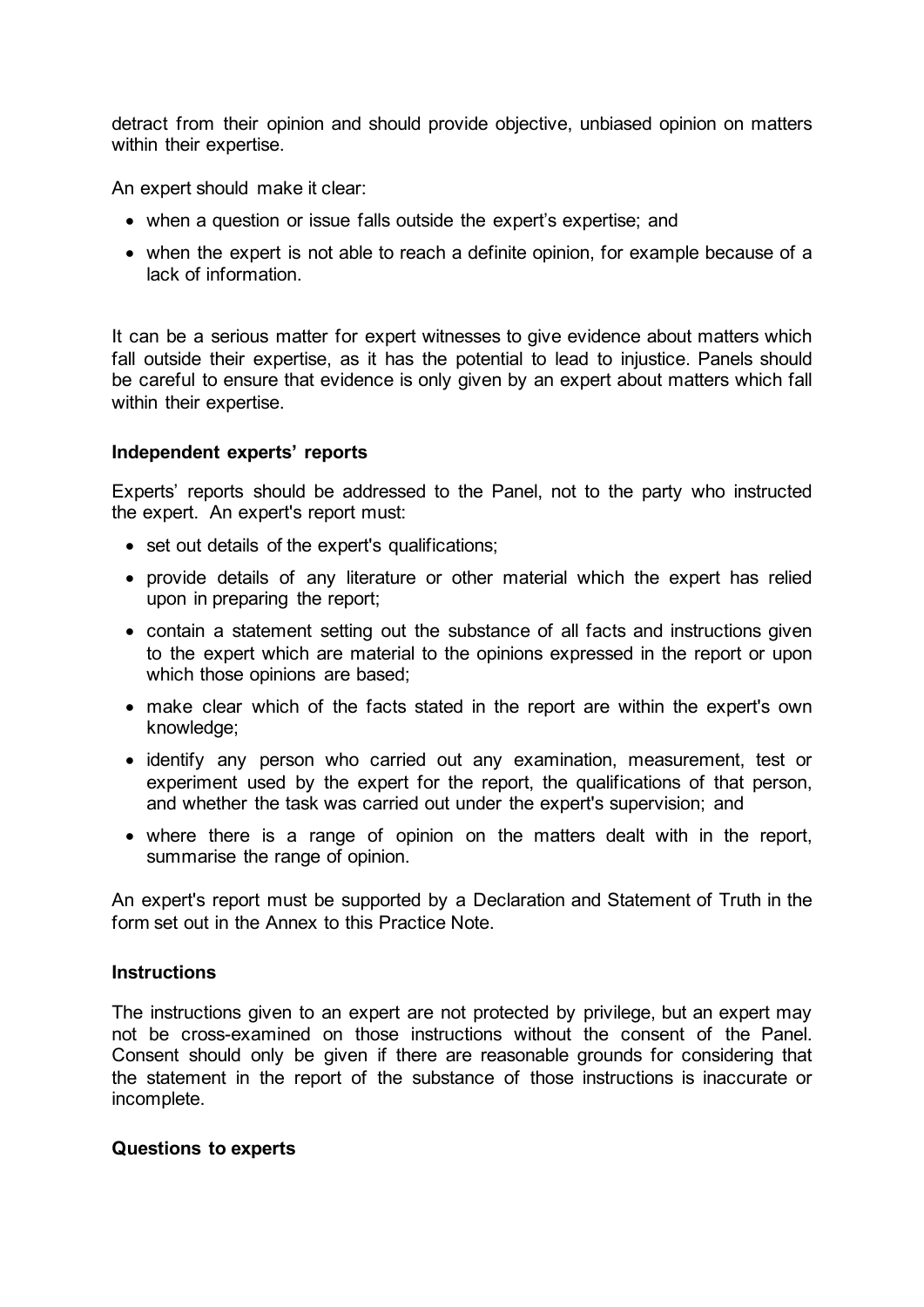Questions asked for the purpose of clarifying the expert's report should be put to the expert in writing no later than 28 days after the expert's report is provided to the parties.

Where a party sends any written question(s) directly to an expert, a copy of the question(s) should, at the same time, be sent to the other parties and the Panel. The party instructing the expert is responsible for paying any fees charged by that expert in answering those questions.

# **Assessors**

Articles 35 and 36 of the Health Professions Order 2001 provide for the appointment of:

- registrant assessors, to advise on professional practice issues; and
- medical assessors, to advise on medical issues.<sup>[7](#page-3-0)</sup>

A Panel may request the appointment of a registrant assessor or medical assessor in any case. It is also open to the parties to request that an assessor be appointed, but the decision as to whether an assessor is required is a matter for the Panel alone. Any request from a party must made in writing to the Panel, setting out the issues on which the party concerned believes the Panel will need the assistance of an assessor.

Where a Panel proposes that an assessor be appointed it should notify the parties in writing of the name of the proposed assessor; of the matter(s) in respect of which the assistance of the assessor will be sought; and of the qualifications of the assessor to give that assistance.

A party that wishes to object to the appointment of an assessor must do so in writing. Any objections should be taken into account by the Panel in deciding whether the appointment is to be confirmed.

Assessors' reports should be prepared in a similar format to an expert's report and must contain a copy of the instructions given to the assessor by the Panel in preparing that report. Any report prepared by an assessor must be sent to each of the parties not less than 14 days before the hearing.

Assessors should normally be present at the hearing and may participate in the proceedings as directed by the Panel. However, an assessor should not appear as a witness or be cross-examined.

**February 2022**

<span id="page-3-0"></span> $7$  The functions which registrant assessors and medical assessor may perform are set out in the Health Professions Council (Functions of Assessors)Rules Order of Council 2003.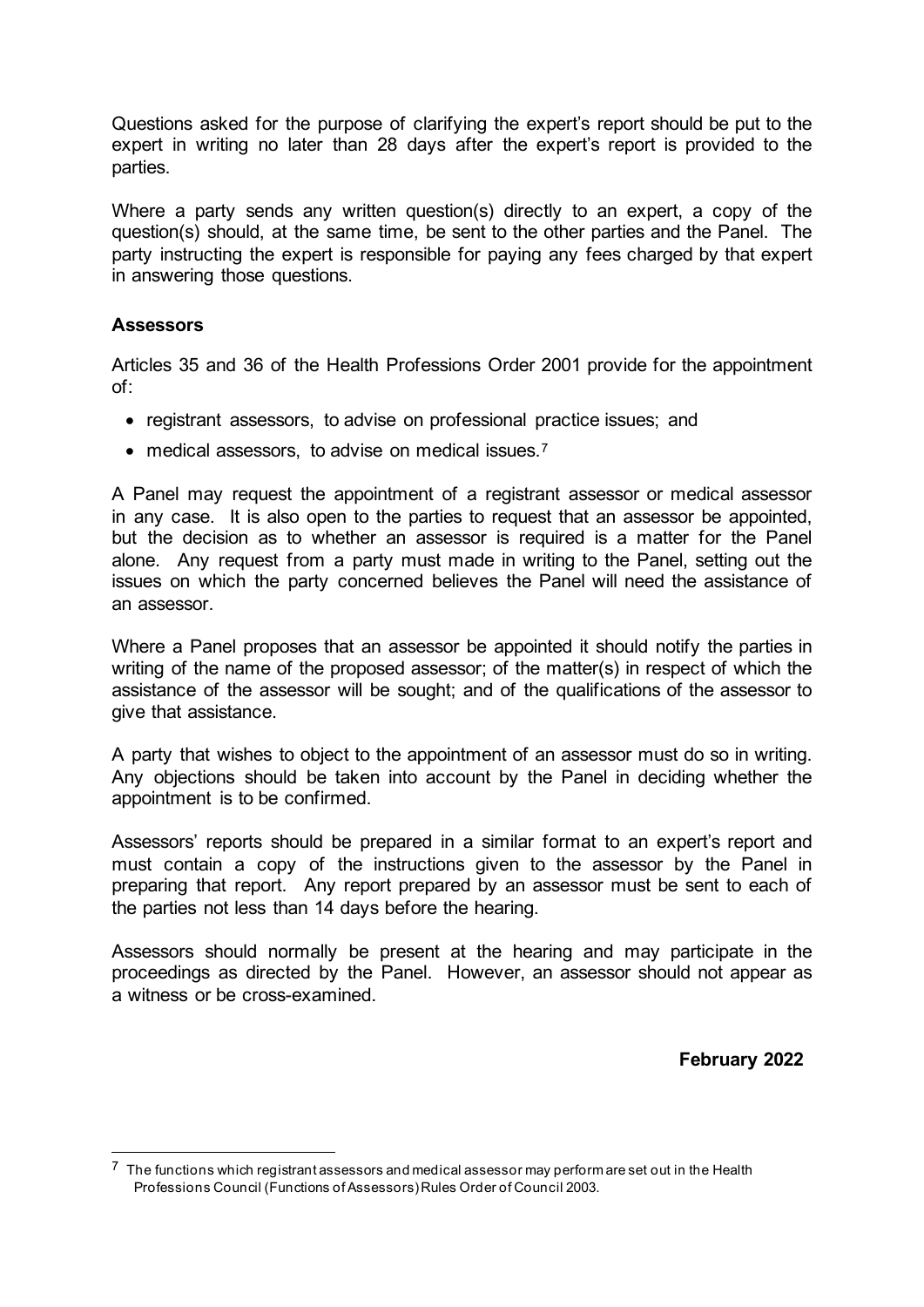## **Annex**

# **Declaration and Statement of Truth**

I [insert full name of expert ] **DECLARE THAT**:

- 1. I understand that my duty in providing written reports and giving evidence is to help the Panel, and that this duty overrides any obligation to the party by whom I am engaged or the person who has paid or is liable to pay me. I confirm that I have complied and will continue to comply with my duty.
- 2. I confirm that I have not entered into any arrangement where the amount or payment of my fees is in any way dependent on the outcome of the case.
- 3. I know of no conflict of interest of any kind, other than any which I have disclosed in my report.
- 4. I do not consider that any interest which I have disclosed affects my suitability as an expert witness on any issues on which I have given evidence.
- 5. I will advise the party by whom I am instructed if, between the date of my report and the hearing, there is any change in circumstances which affect my answers to points 3 and 4.
- 6. I have shown the sources of all information I have used.
- 7. I have exercised reasonable care and skill in order to be accurate and complete in preparing this report.
- 8. I have endeavoured to include in my report those matters, of which I have knowledge or of which I have been made aware, that might adversely affect the validity of my opinion. I have clearly stated any qualifications to my opinion.
- 9. I have not, without forming an independent view, included or excluded anything which has been suggested to me by others, including those instructing me.
- 10. I will notify those instructing me immediately and confirm in writing if, for any reason, my existing report requires any correction or qualification.
- 11. I understand that:
	- (1) my report will form the evidence to be given under oath or affirmation;
	- (2) questions may be put to me in writing for the purposes of clarifying my report and that my answers shall be treated as part of my report and covered by my statement of truth;
	- (3) the Panel may at any stage direct a discussion to take place between experts for the purpose of identifying and discussing the expert issues in the case, where possible reaching an agreed opinion on those issues and